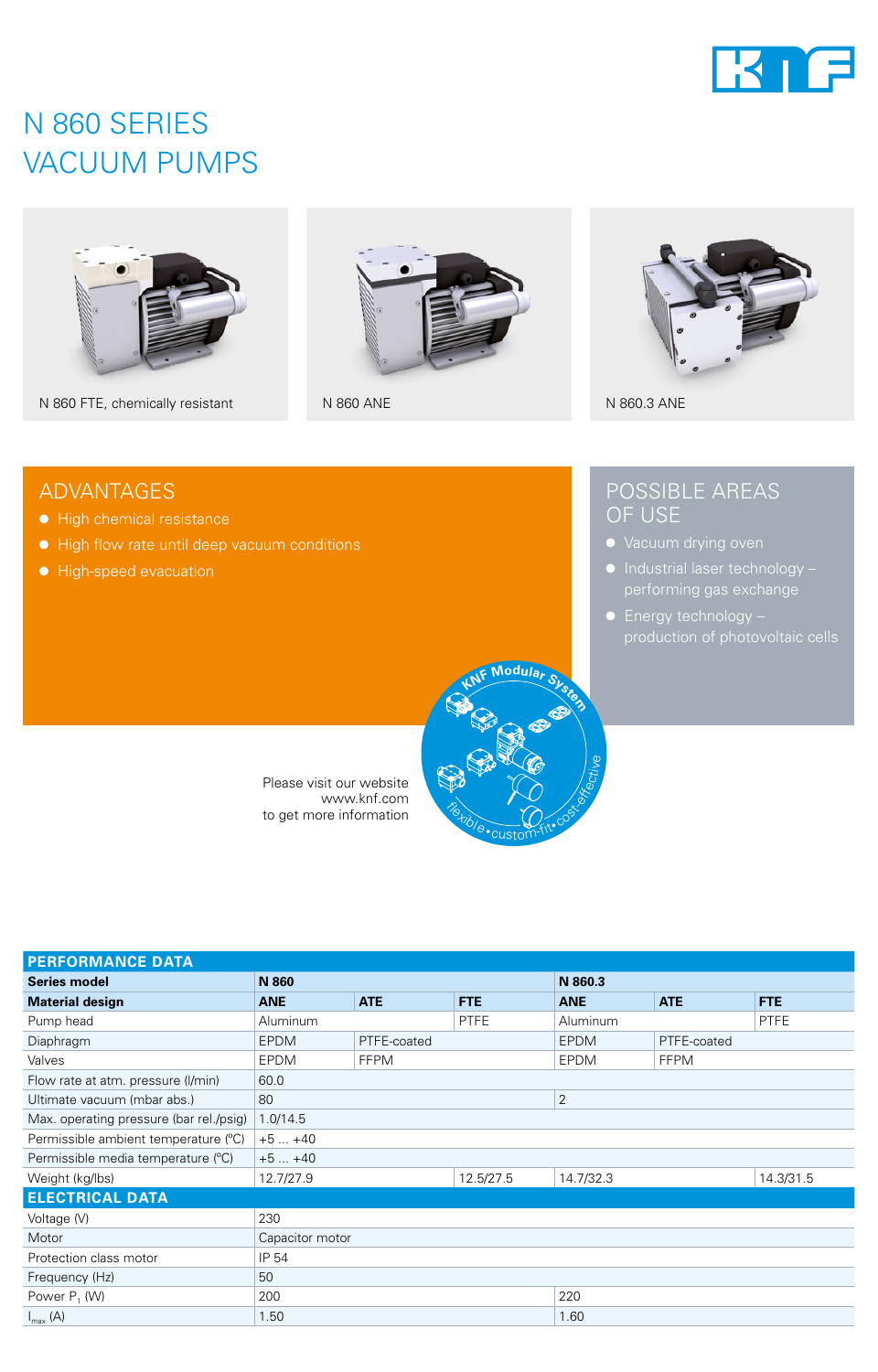| <b>ACCESSORIES</b> |          |                  |  |  |
|--------------------|----------|------------------|--|--|
| <b>Description</b> | Part No. | <b>Details</b>   |  |  |
| Silencer           | 045993   | G 3/8            |  |  |
| Inlet filter       | 046164   | G <sub>3/8</sub> |  |  |
| Hose connector     | 045859   | G 3/8 / Ms       |  |  |
| Hose connector     | 046851   | G 3/8 / PVDF     |  |  |
| Gasket             | 044982   |                  |  |  |

| <b>SPARE PARTS</b>          |          |                |
|-----------------------------|----------|----------------|
| <b>Description</b>          | Part No. | <b>Details</b> |
| Spare parts kit N 860 ANE   | 047496   |                |
| Spare parts kit N 860 ATE   | 047497   |                |
| Spare parts kit N 860 FTE   | 047497   |                |
| Spare parts kit N 860.3 ANE | 047498   |                |
| Spare parts kit N 860.3 ATE | 047499   |                |
| Spare parts kit N 860.3 FTE | 047499   |                |

If individual designs have been created for specific customers on the basis of series models, other technical performance data may apply.

The performance values for the series models shown on this data sheet were determined under test conditions. The actual performance values may differ and depend in particular on the usage conditions and therefore on the specific application, on the parameters of the components involved in the user's system and on any technical modifications carried out which deviate from the standard configuration or the as

delivered condition.

Before operation begins, the relevant operating instructions and/or assembly or installation instructions should be read and the safety information contained in these instructions should be noted.

KNF reserves the right to make changes to the product and the associated documentation without prior notice to the customer.



**www.knf.com**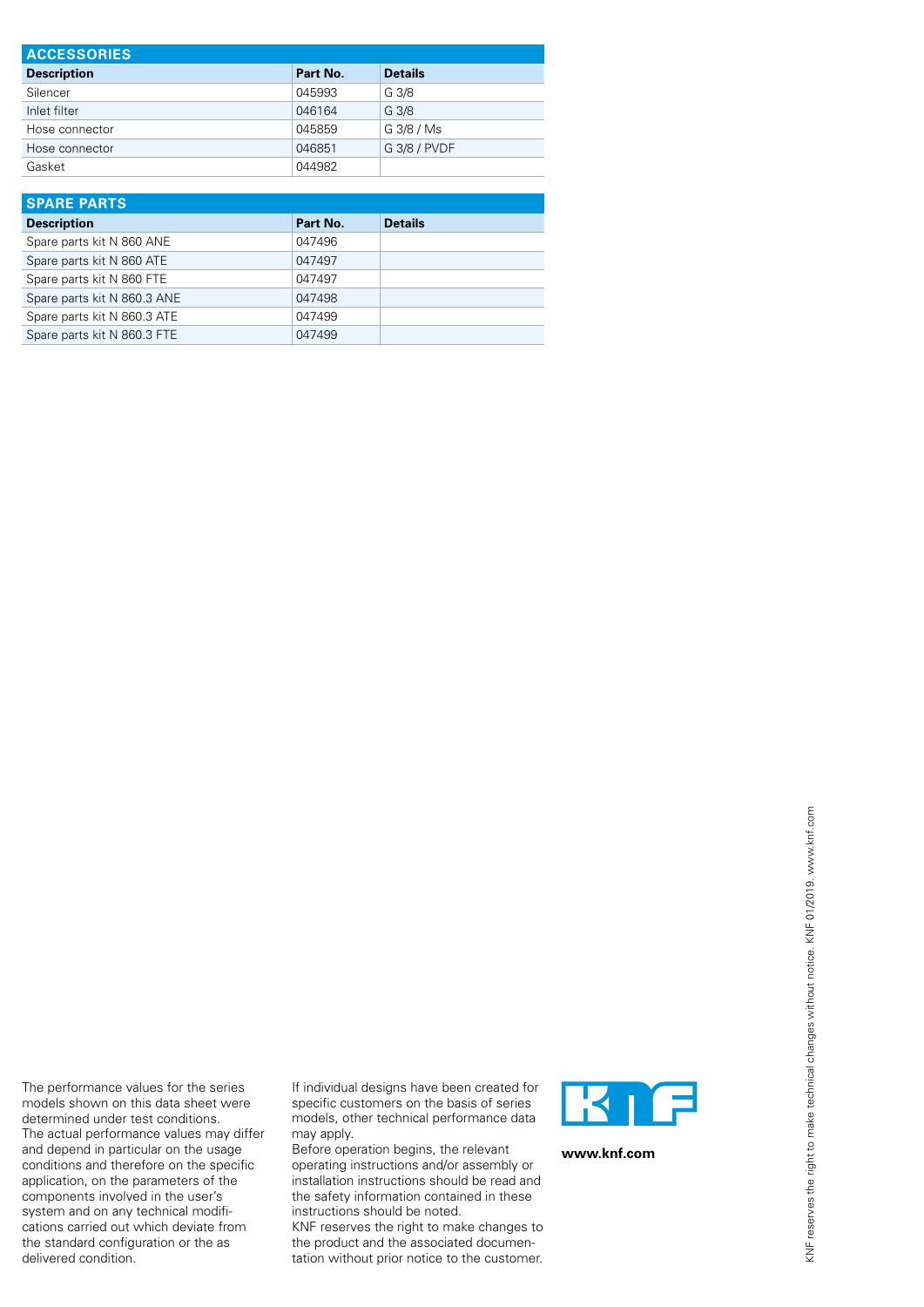## N 860 ANE | ATE | FTE

### **PERFORMANCE DATA**

| <b>Series model</b> | Flow rate at<br>atm. pressure<br>$(1/min)^{1}$ | Max. operat-<br>ing pressure<br>(bar rel./psig) | <b>Ultimate</b><br>vacuum<br>(mbar abs.) |
|---------------------|------------------------------------------------|-------------------------------------------------|------------------------------------------|
| N 860 ANE           | 60.0                                           | 1.0/14.5                                        | 80                                       |
| N 860 ATE           | 60.0                                           | 1.0/14.5                                        | 80                                       |
| N 860 FTE           | 60.0                                           | 1.0/14.5                                        | 80                                       |

1) Liter at STP





### $\bm{\mathsf{N}}$  860  $\_$  <mark>E | PUMP DOWN TIME FOR 20 LITER VESSEL</mark> atm. 800 pressure in moar pressure in mbar 600 400 200

0 0.4 0.8 1.2 1.6 2 pump down time in min

 $0\downarrow$